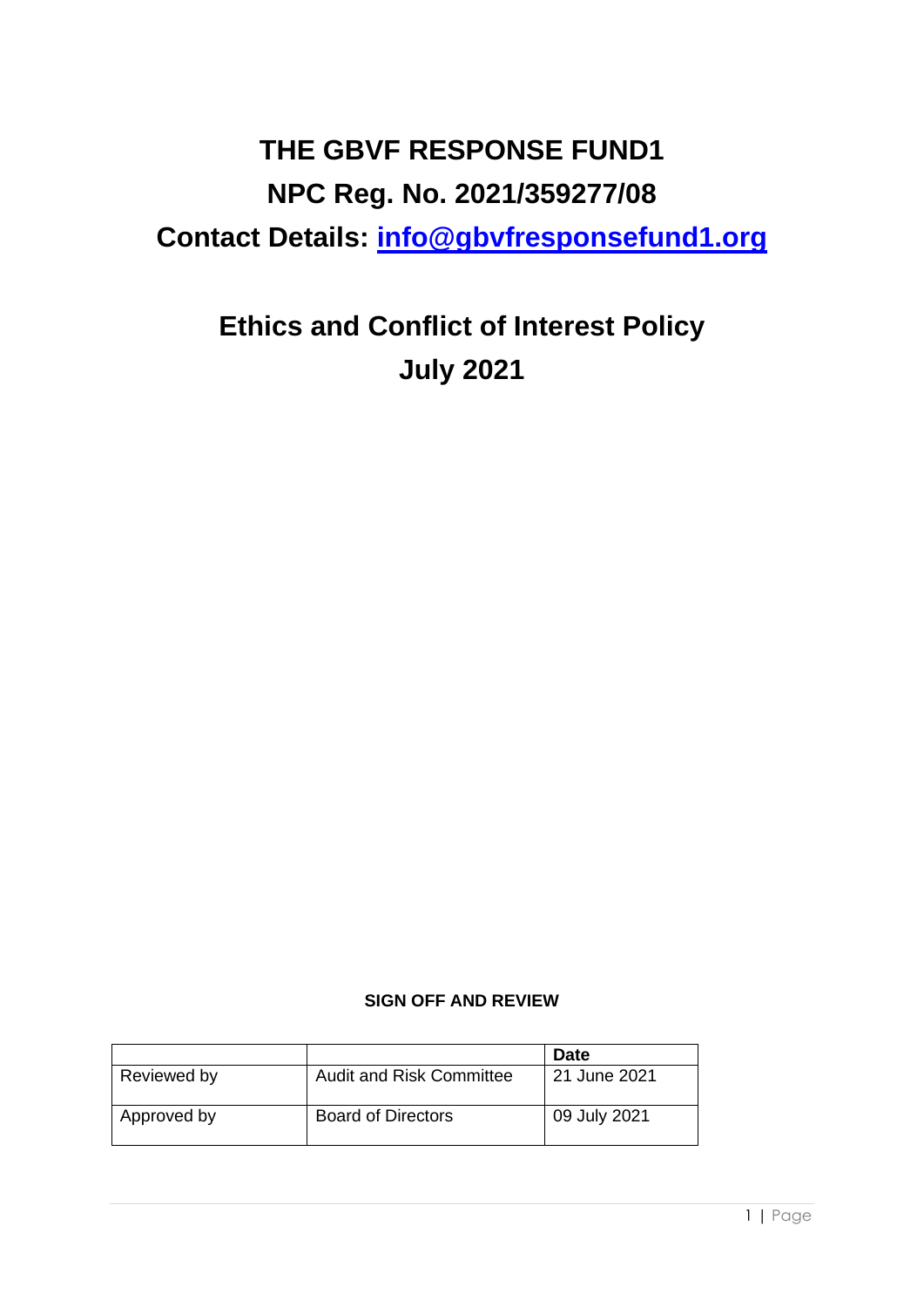# **THE GENDER-BASED VIOLENCE AND FEMICIDE (GBVF) RESPONSE FUND1:**

## **ETHICS AND CONFLICT OF INTEREST POLICY**

#### **1. INTRODUCTION**

- 1.1 The GBVF Response Fund1 (Fund) was established as part of the national response to the scourge of gender-based violence in South Africa. The Fund exists to coordinate financial resources to support relevant programmes and campaigns to eradicate GBVF as articulated in the South African National Government National Strategic Plan (NSP), by serving as a vehicle through which individuals and organisations are able to pledge their support, by making donations to the Fund and / or specific initiatives which are supported by the Fund.
- 1.2 The Board is committed to doing business in an honest and ethical manner. The Board recognises the need to ensure that all business relationships are founded on professional principles and that relationships are kept at arm's length, meaning that the parties in the relationship are independent and otherwise unrelated.

#### **2. PURPOSE AND SCOPE**

- 2.1 The purpose of this Policy is to provide a framework for the prevention of conflicts of interest as far as reasonably possible. Where conflicts are unavoidable, the policy provides guidelines on how to deal with the conflicts in an ethical and responsible manner and mitigate potential risks.
- 2.2 In addition the policy is intended to ensure fairness and a high standard of conduct and performance in the Fund's decision-making processes to protect the reputation and integrity of the Fund and its interests, and to ensure broad public trust and confidence in the Fund's ability to properly manage its activities.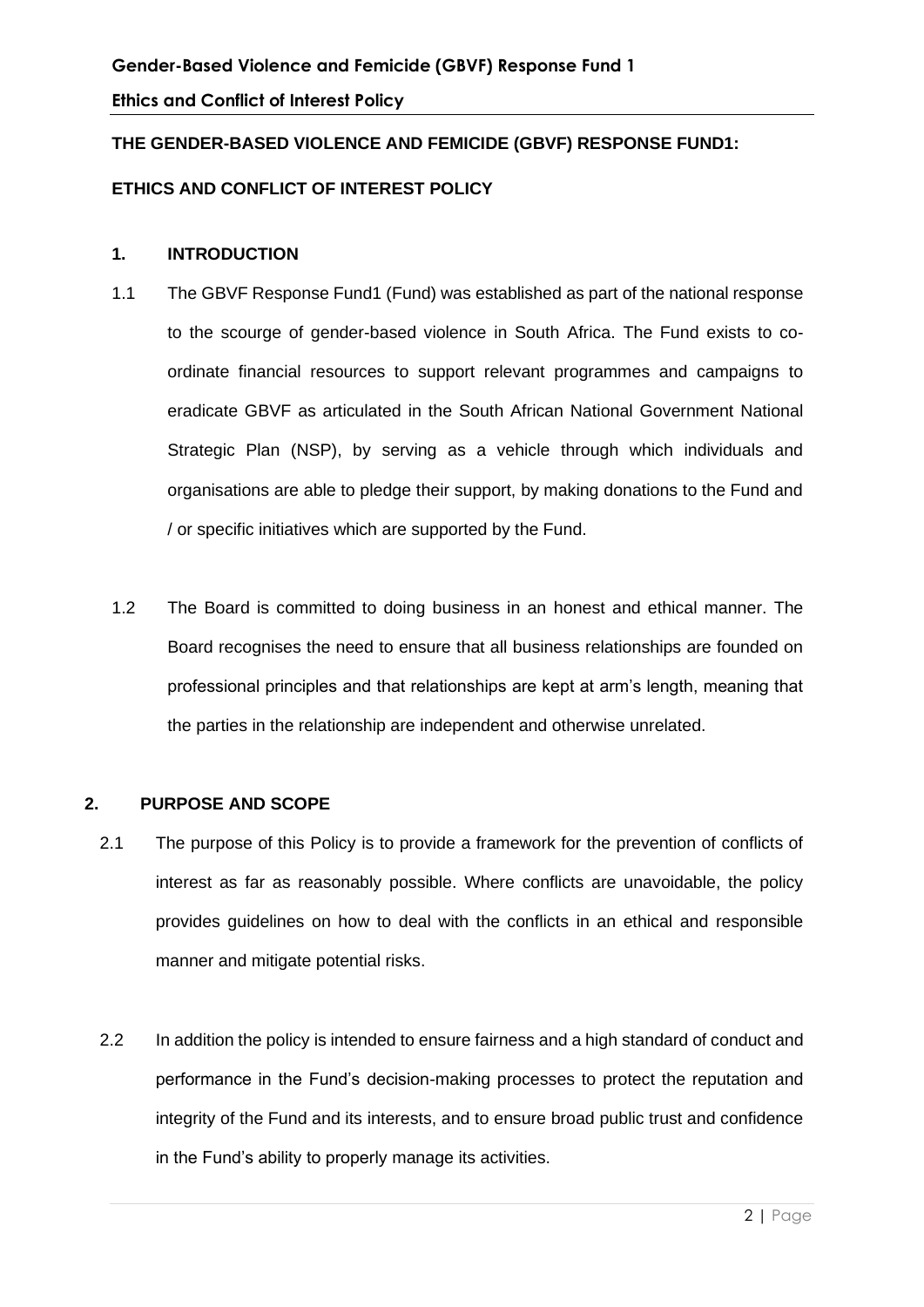2.3 This policy applies to all directors, officers, employees, intermediaries, third parties and business partners of the Fund (when engaging in activities for and on behalf of the Fund).

#### **3. DEFINITIONS**

- 3.1 A potential conflict arises whenever a director, officer, employee, intermediary, third party and / or business partner has an interest in, or connection with, an organisation with which the Fund transacted or might transact (or with individuals associated with such organisation) or has an interest in an unrelated business that does not necessarily transact or intends transacting with the Fund and where that interest is of such a nature that it might influence the independent judgement of the person or detract the person from devoting his/her full time efforts during business hours towards the business of the Fund.
- 3.2 A conflict of interest may be actual/direct, potential, perceived or indirect, defined as follows:
	- 3.2.1 **Actual/direct conflict of interest –** where a person is in a position to be influenced by their private interests when doing their job or performing their duties and faces a real and existing conflict of interest.
	- 3.2.2 **Potential conflict of interest –** Where a person is in a position where they may be influenced in the future by their private interests when executing their roles and responsibilities.
	- 3.2.3 **Perceived conflict of interest –** where a person is in a position to appear to a neutral third-party observer to be influenced by their interests in executing their job or duties, even if it is not an actual or potential conflict of interest.
	- 3.2.4 **Indirect conflict of interest.** The interest may be that of another person such as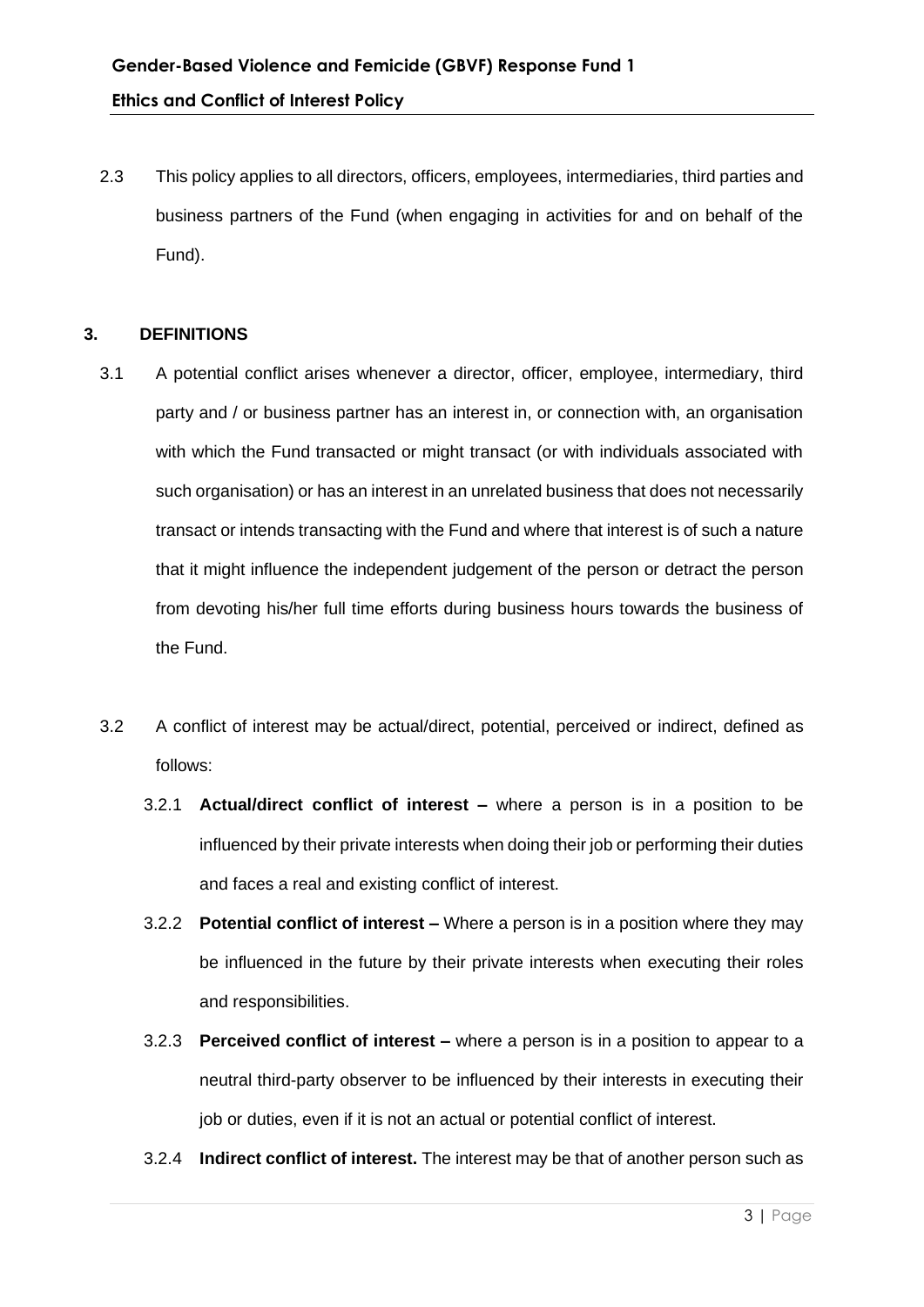a relative or friend of the official or employee, or that of an organisation in which the official or employee or such other person as an interest.

- 3.3 Conflicts of interest are not limited to direct financial interests. They extend to accepting business courtesies and having private business interests in organisations that might do business with the Fund, and affiliations with non-profit organisations.
- 3.4 It is not possible to enumerate all situations which could constitute a conflict. The fact of each situation will determine whether the interest in question is such to bring it within the area of potential conflict.

#### **4. EXAMPLES OF CONFLICT OF INTEREST**

- 4.1 Although not exhaustive, employees must refrain from the following which the Fund deems to be likely to result in an unacceptable conflict of interest:
	- 4.1.1 Officials or employees giving preferential or unfair treatment to any person or organisation in the exercise of their roles and functions. Giving preferential or unfair treatment contravenes or distorts relevant impartial administrative processes underlying initiatives financed by the Fund.
	- 4.1.2 Officials or employees do not use the information they obtain in their roles and functions, if that information is not already available to the public, to further, or seek to further, their own private interests or those of associated persons or organisation, or to improperly further, or to seek to improperly further, another person's private interests.
	- 4.1.3 Officials or employees do not use their roles and functions to seek to influence a decision of another person to further their own private interests or those of associated persons or organisations, or to improperly further another person's private interests.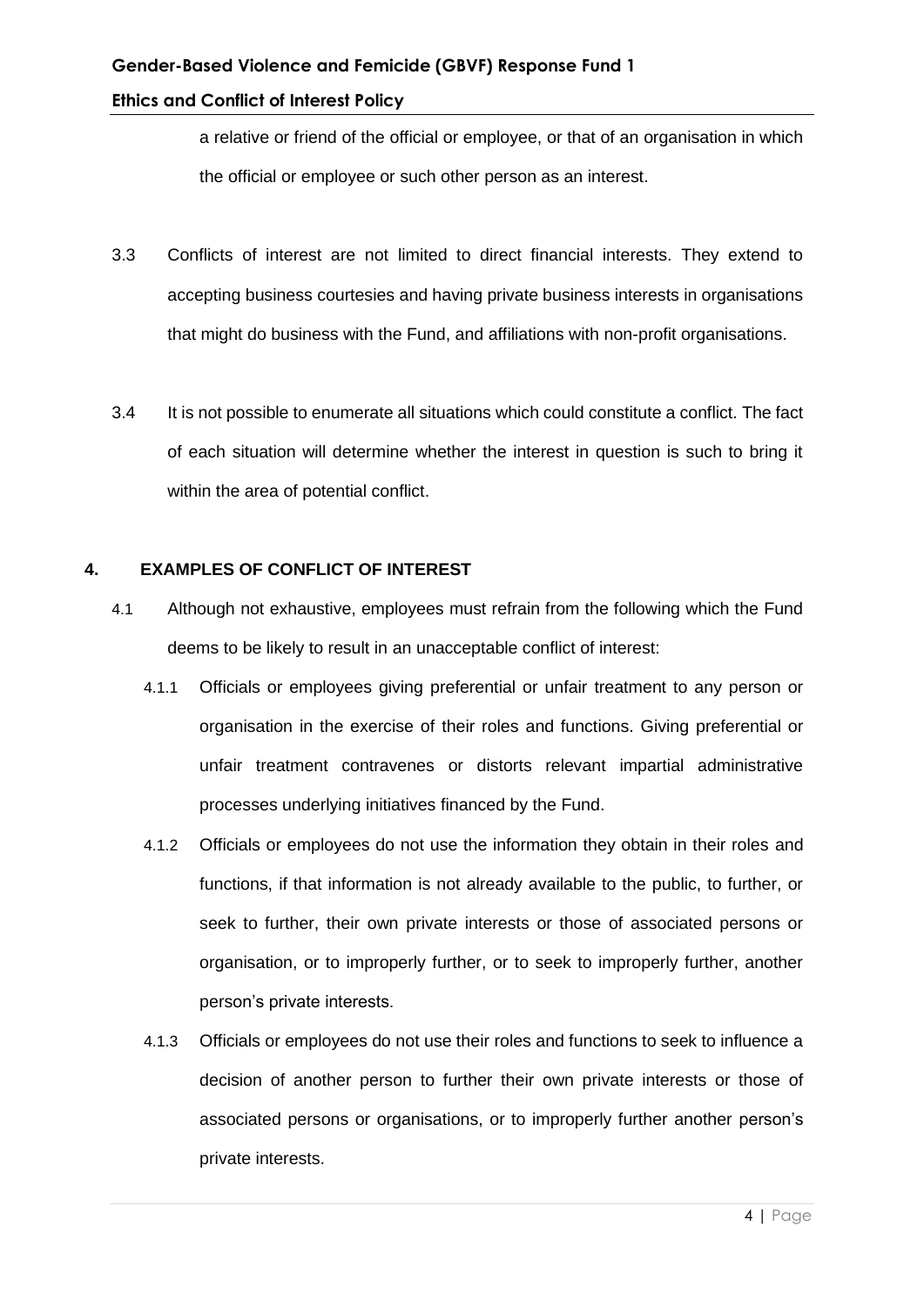- 4.1.4 Close relationships with people in organisations with which the Fund does business and in reporting structures within the Fund (for example family members or friends reporting to one another). It therefore follows that an employee must recuse himself/herself and should not be involved in the hiring decision, supervision, management or career planning of an employee's spouse, family member or close friends.
- 4.1.5 Activities that compete significantly for resources such as time and facilities. This could include non-Fund work (for gain or not for gain) positions and memberships outside the Fund. All other activities should be declared in writing and approved by the Board.
- 4.1.6 Provision of direct or indirect services or services to the Fund by employees on a commercial basis is regarded as a significant conflict of interest. As such, no Fund employee or together with family members, partners or other business associates will be allowed on the Funds vendor list.
- 4.1.7 Holding investments or financial interests, directly or indirectly in businesses contracting or seeking to do business with the Fund.
- 4.1.8 Undue privilege derived by Fund employees and officials, family members or close friends as a result of being party to valuable information, receiving or giving gifts or entertainment that might place the employees and officials under an obligation to reciprocate or being offered business or other opportunities.

#### **5. DECLARATION OF CONFLICT OF INTEREST**

5.1 Officers and employees may not put themselves in a position where their personal interests' conflict or could in future conflict with the Fund's interests. Where conflicts of interest or potential conflict of interests cannot be avoided, or the officer or employee wants to make a case for working within a situation that represents a conflict of interest the following procedure applies: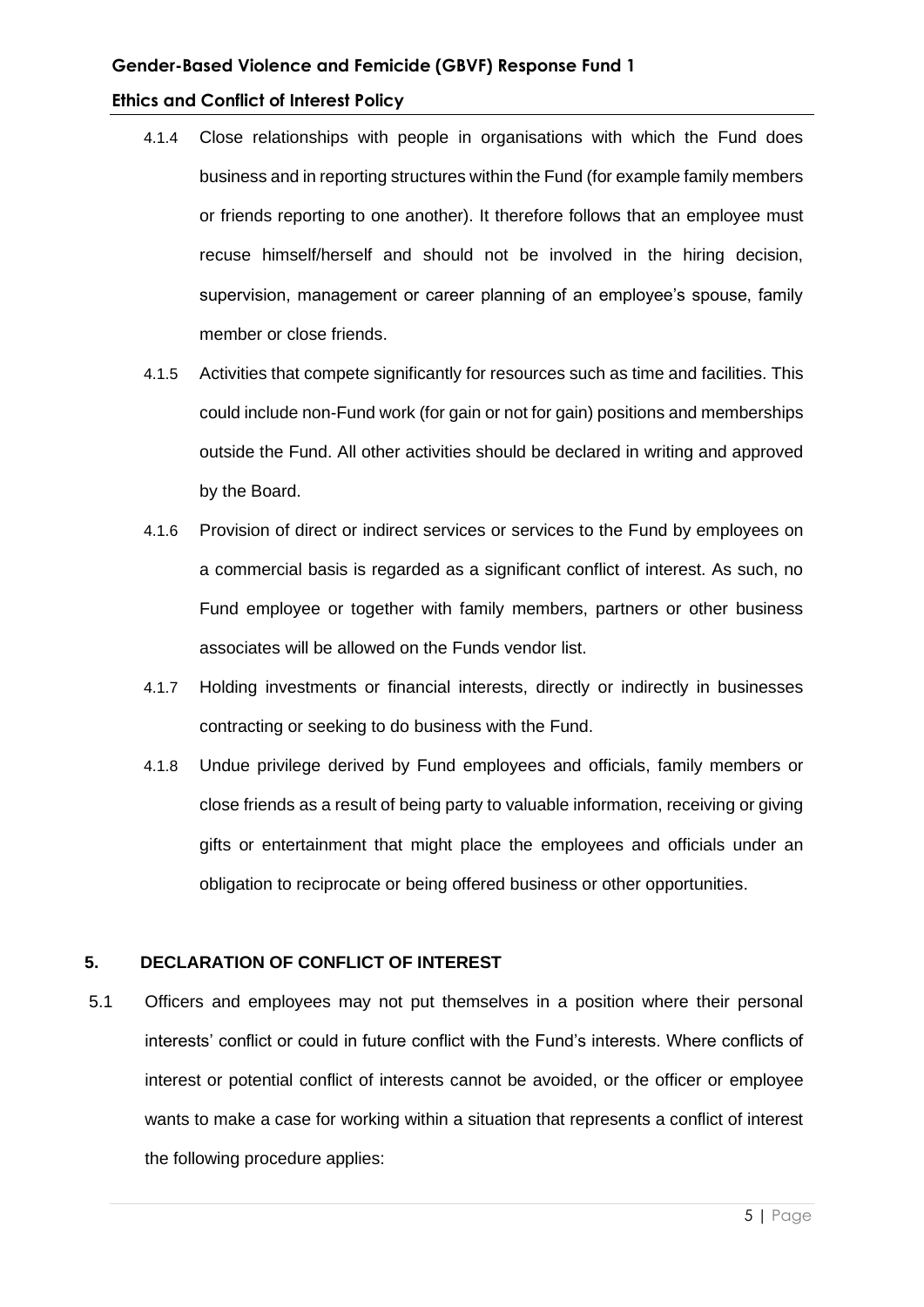- 5.1.1 Any case that could represent a conflict of interest must be declared in writing.
- 5.1.2 Officers or employees must obtain prior written consent from the CEO or the Board (in respect of Board members).
- 5.2 Consent pertaining to an actual or potential conflict of interest should only be granted if:
	- 5.2.1 It is declared in writing and supported by a written risk mitigation plan and relevant controls;
	- 5.2.2 It can be responsibly managed without prejudice to the Fund; and
	- 5.2.3 It is not in conflict with a material Fund interest.
- 5.3 Any approval granted must be resubmitted and reviewed annually. Furthermore, employees will be required to confirm once a year that they have fully declared all interests during the year or augmented their declarations as part of the annual declaration.
- 5.4 Directors and other officers required to do so by law must record the required matters annually in writing; at relevant meetings and when contracting in writing to the Board and/or Board Committee on which they serve. Declarations required by law must be recorded in the format required in terms of the applicable legislation and entered into the register managed by the Company Secretary.
- 5.5 In addition to obtaining approval for and declaring a conflict of interest, the officer or employee is expected to declare this conflict in every instance where it has relevance. They are also expected to refrain from participating in business activities related to the declared conflict of interest.
- 5.6 Officers and employees should demonstrate that they have taken all reasonable steps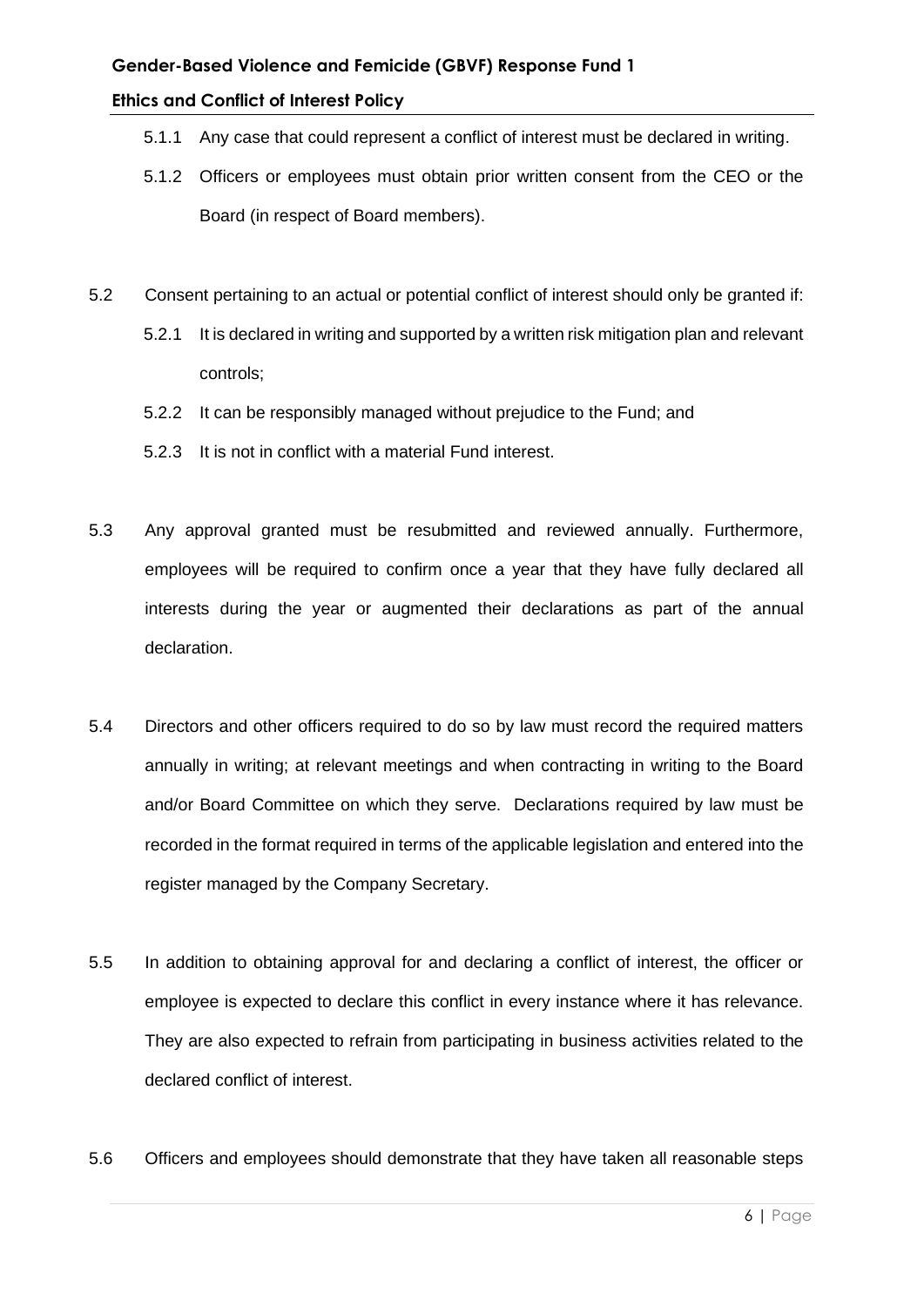to observe relevant standards and good practices of impartiality, procedural fairness and transparency applicable to their roles and functions.

#### **6. MANAGING CONFLICT OF INTEREST AT THE BOARD LEVEL**

- 6.1 At the beginning of each Board or sub-committee meeting, all members have to declare whether any of them has any conflict of interest in respect of a matter on the agenda. Subject to legal provisions, any such conflicts should be managed proactively, as determined by the Board.
- 6.2 If a director of the Fund has a personal financial interest in a matter to be considered at a board meeting, or knows that a related person has a personal financial interest in the matter, the director must, among other things, disclose the interest and its general nature to the board before the matter is considered at the meeting. If the director is present at the meeting, he or she must then leave the meeting immediately after making the required disclosures. The director may not vote on the matter in question.
- 6.3 Where the Chairperson of a board or board committee has a conflict of interest or a perceived conflict of interest that may impact on that chairperson's independent decision making, a lead independent director must be appointed by the remainder of the board or board committee to chair that specific meeting.
- 6.4 Directors must be particularly careful to avoid representing the Fund in any transaction with any party with whom there is any outside business affiliation or relationship. They must also avoid using their Fund contacts to advance their private business or personal interests at the expense of Fund.
- 6.5 The minutes of any Board meeting at which a matter involving a conflict of interest or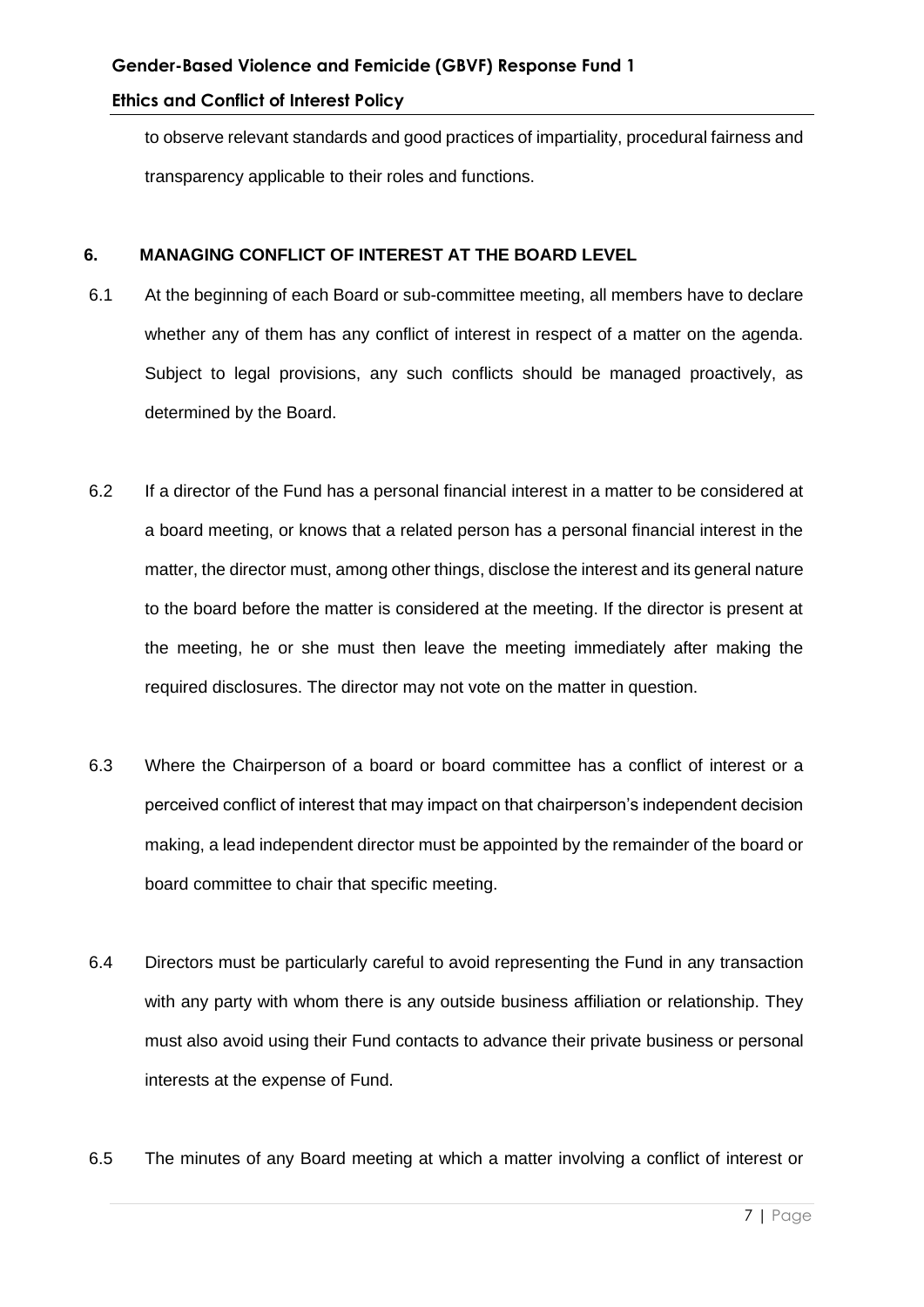potential conflict of interest was discussed or voted upon shall include:

- 6.5.1 the name of the interested party and the nature of the interest;
- 6.5.2 the decision as to whether the interest presented a conflict of interest;
- 6.5.3 any alternatives to a proposed contract or transaction considered by the board; and
- 6.5.4 if the transaction was approved, the basis for the approval.

#### **7. GIVING AND RECEIVING OF GIFTS AND ENTERTAINMENT**

- 7.1 The Fund will ensure objectivity in all business transactions and decision-making. Therefore, employees and officials must not give or accept gifts or entertainment or any other personal benefit or privilege that could influence or appear to influence their objectivity in carrying out their duties in the best interest of the Fund.
- 7.2 The exchange of gifts and entertainment is not inherently unethical. It can be an effective way to build goodwill in business relationships. However, some gifts and entertainment can exert improper influence if they are or can be seen to be, undue attempts to influence decisions and behaviour or bribes. Any gift or entertainment that has the potential or intention to influence objectivity regarding business judgement and business decisions is deemed to present a conflict of interest.
- 7.3 Whilst conducting business for or on behalf of the Fund, employees and vendors may not offer to, or accept from any supplier or donor any gift, entertainment or hospitality.
- 7.4 No gift, entertainment or hospitality may be given or received from any public officials.
- 7.5 No gift, entertainment or hospitality may be given or received which could influence or appear to influence their objectivity in carrying out their duties in the best interest of the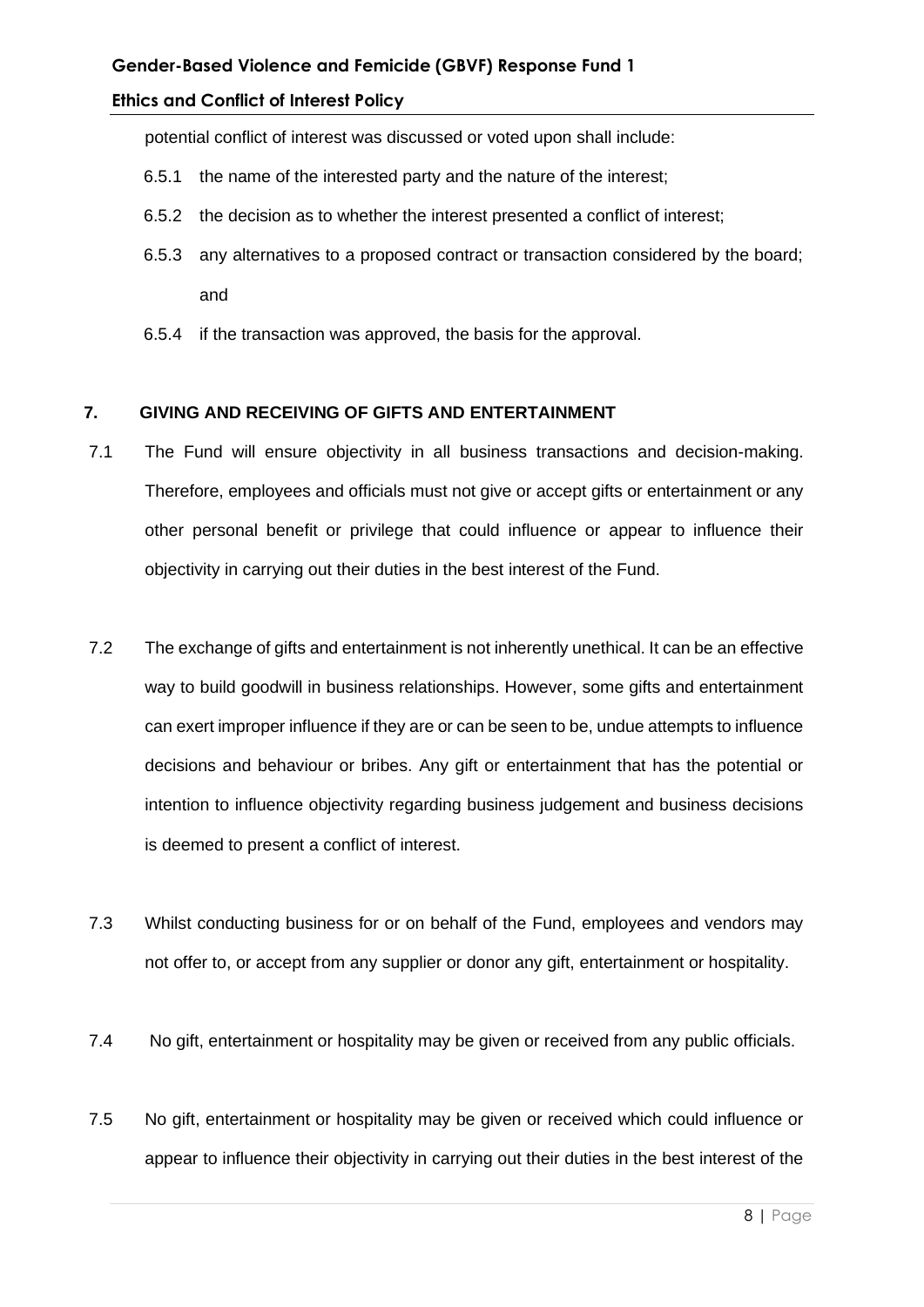Fund.

- 7.6 Furthermore, the Fund shall not provide any gifts, entertainment or hospitality to any third parties. The Fund shall only provide support or benefit to third parties through its established processes to do so.
- 7.7 Where the exchange of gifts is deemed not to impact on objectivity and is part of normal business courtesy then officers and employees may give and accept gifts of nominal value (less than R350) that are an expression of appreciation or courtesy and that might be given in the course of business.
- 7.8 Approval from both the COO and CFO should be obtained prior to providing or receiving any gift.
- 7.9 All gifts and invitations have to be disclosed in the relevant Gifts and Entertainment Register, even in cases where the gifts and entertainment were offered but not accepted.
- 7.10 The Company Secretariat will maintain the Gift and Entertainment Register and submit reports to the Audit and Risk Committee (or appropriate Board Committee) every quarter.
- 7.11 Where a decision was made regarding the acceptance of a gift or entertainment, the nature of the decision must be communicated in writing as soon as possible. This applies regardless of whether the decision was made to decline or accept the gift or entertainment. This is important for the preservation of Fund's corporate integrity and ethical standards.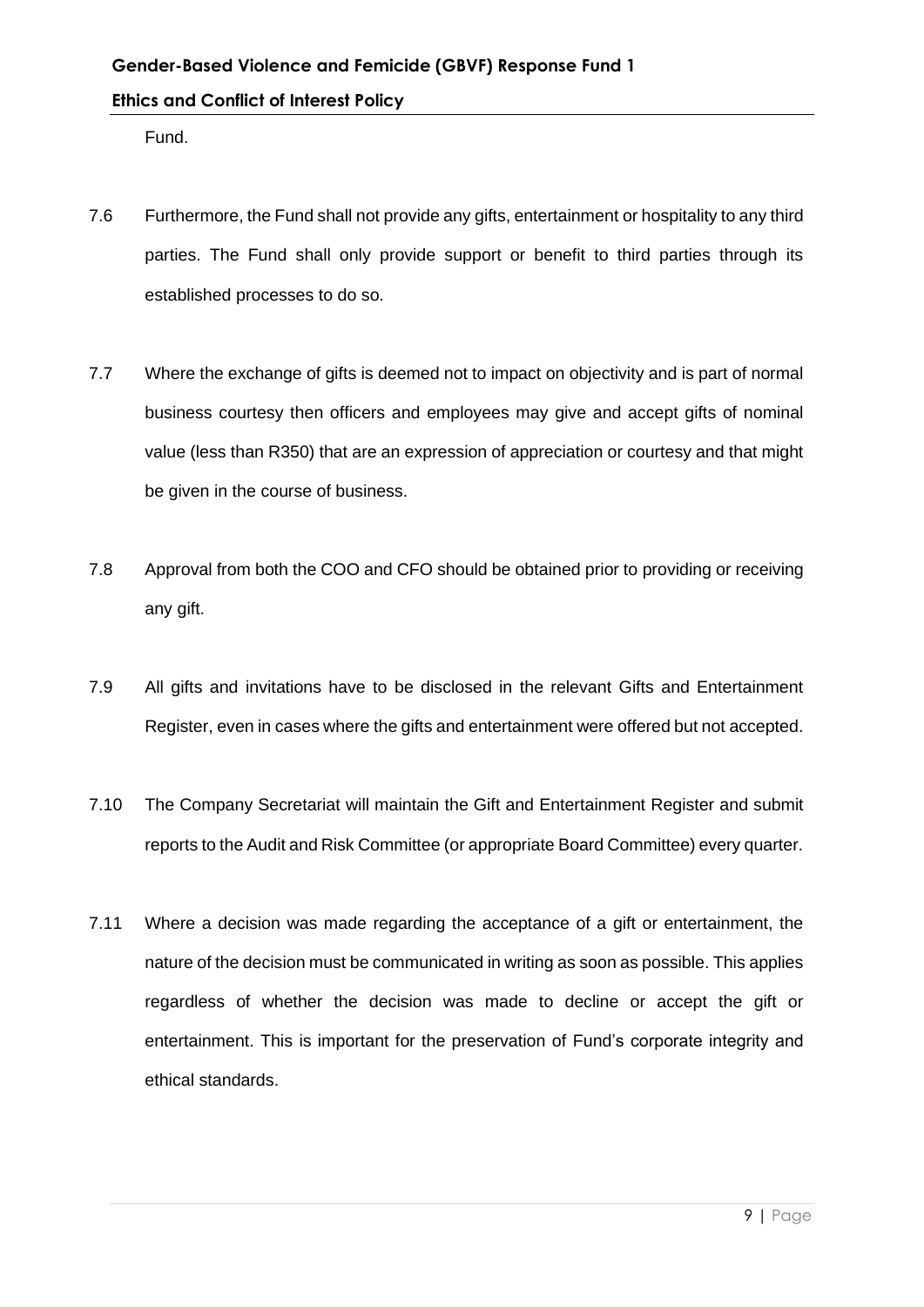#### **8 PROCUREMENT**

- 8.1 Persons who are involved in procuring goods and services on behalf of Fund may not directly or indirectly accept any reward from any person. This applies whether the reward is for themselves or for any other person. The persons may also not provide, offer or make available any gift or invitation to an event that will, or can be perceived to:
	- 8.1.1 Influence the recipient's judgement on a specific matter;
	- 8.1.2 Cause the recipient to favour one client, supplier or trading partner over another;
	- 8.1.3 Expect the recipient to take certain actions or expect the recipient not to take any action; and
	- 8.1.4 Influence the recipient to conduct himself or herself in a certain manner.
- 8.2 When on-boarding suppliers through procurement procedures, the Fund must avoid any conflicts of interest between the Fund, the interest of its stakeholders and the business of the person performing the outsourced activity. If this is not possible, the Fund must mitigate these conflicts of interest.
- 8.3 It is the responsibility of the CFO to collect annual declarations from all person involved in procurement confirming that no reward was or will be collected.

#### 9 **ADDRESSING RELATED PARTY TRANSACTIONS**

- 9.1 The Fund may not enter into a related party transaction unless, after good faith disclosure of the material facts by the director, officer or key person, the Board determines that the transaction is fair, reasonable and in the Fund's best interest at the time of such determination.
- 9.2 If the related party has a substantial financial interest, the Board shall: 9.2.1 prior to entering into the transaction, consider alternative transactions to the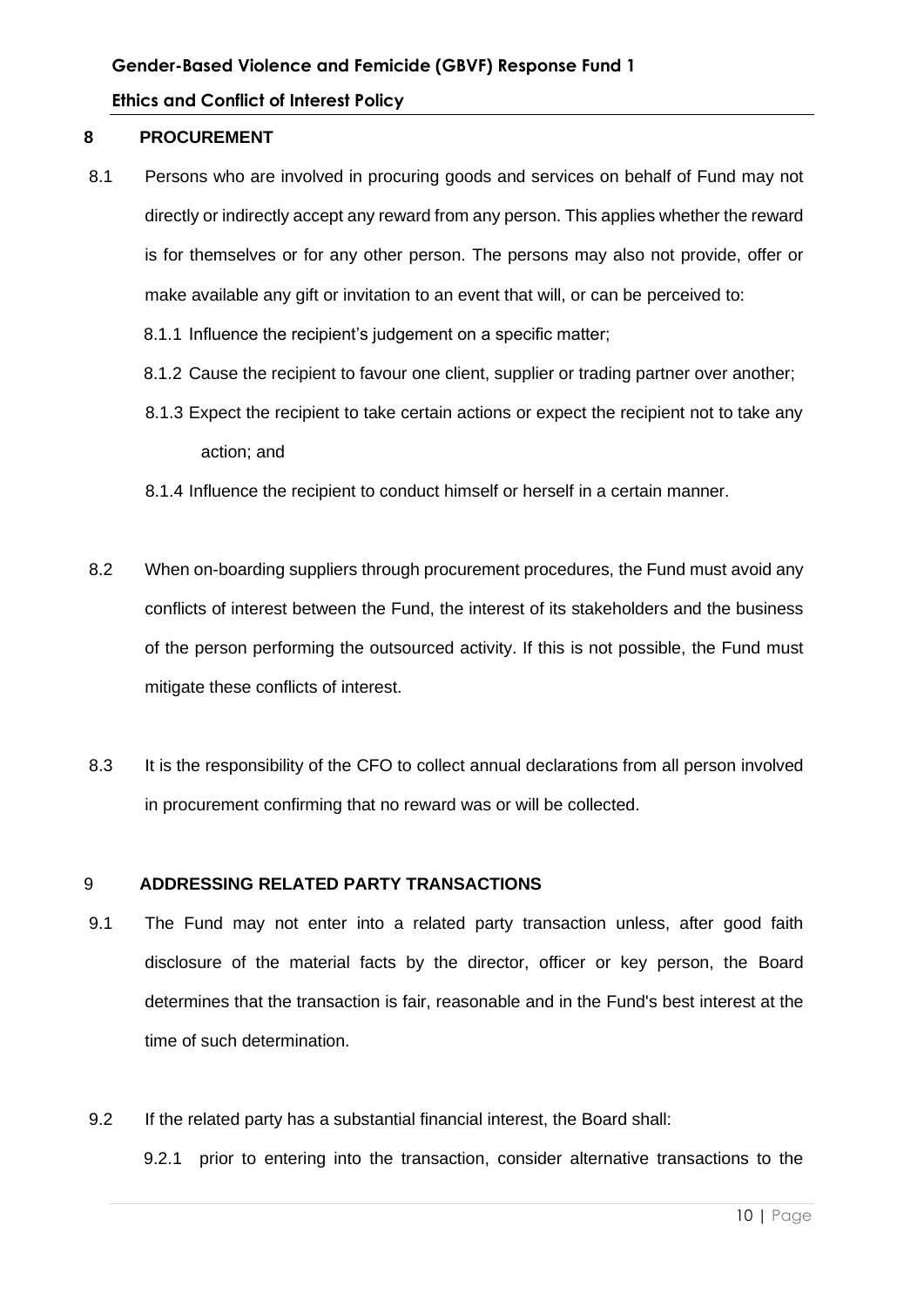extent available;

- 9.2.2 approve the transaction by a vote of 50% + 1 of the director's present at the meeting; and
- 9.2.3 contemporaneously document in writing the basis for its approval, including its consideration of any alternative transactions.

#### **10 AWARENESS-RAISING GUIDANCE**

- 10.1 The Secretariat will raise the awareness of and provide training about this policy as required and provide guidance and support to facilitate compliance with requirements, to the extent applicable.
- 10.2 Awareness-raising activities will be conducted and may include public campaigns, workshops, technical training, posters and other activities. This policy will be made available on the Fund website.

#### **11 ACCOUNTABILITIES FOR OVERSEEING AND IMPLEMENTING THE POLICY**

- 11.1 The Board has ultimate ownership of this Policy, arising from the greater responsibility of the Board and its Committees to embody the highest standards of integrity.
- 11.2 The CEO will be primarily responsible for the implementation of this Policy.

#### 12 **DUTY TO REPORT**

- 12.1 All officials and employees have a duty to report suspicion or knowledge of actual, potential or perceived conflicts of interest.
- 12.2 Reporting can be done via the CEO, Company Secretariat, and the Chairman of the Board or anonymously through the independent whistleblowing hotline on 0800 203 598.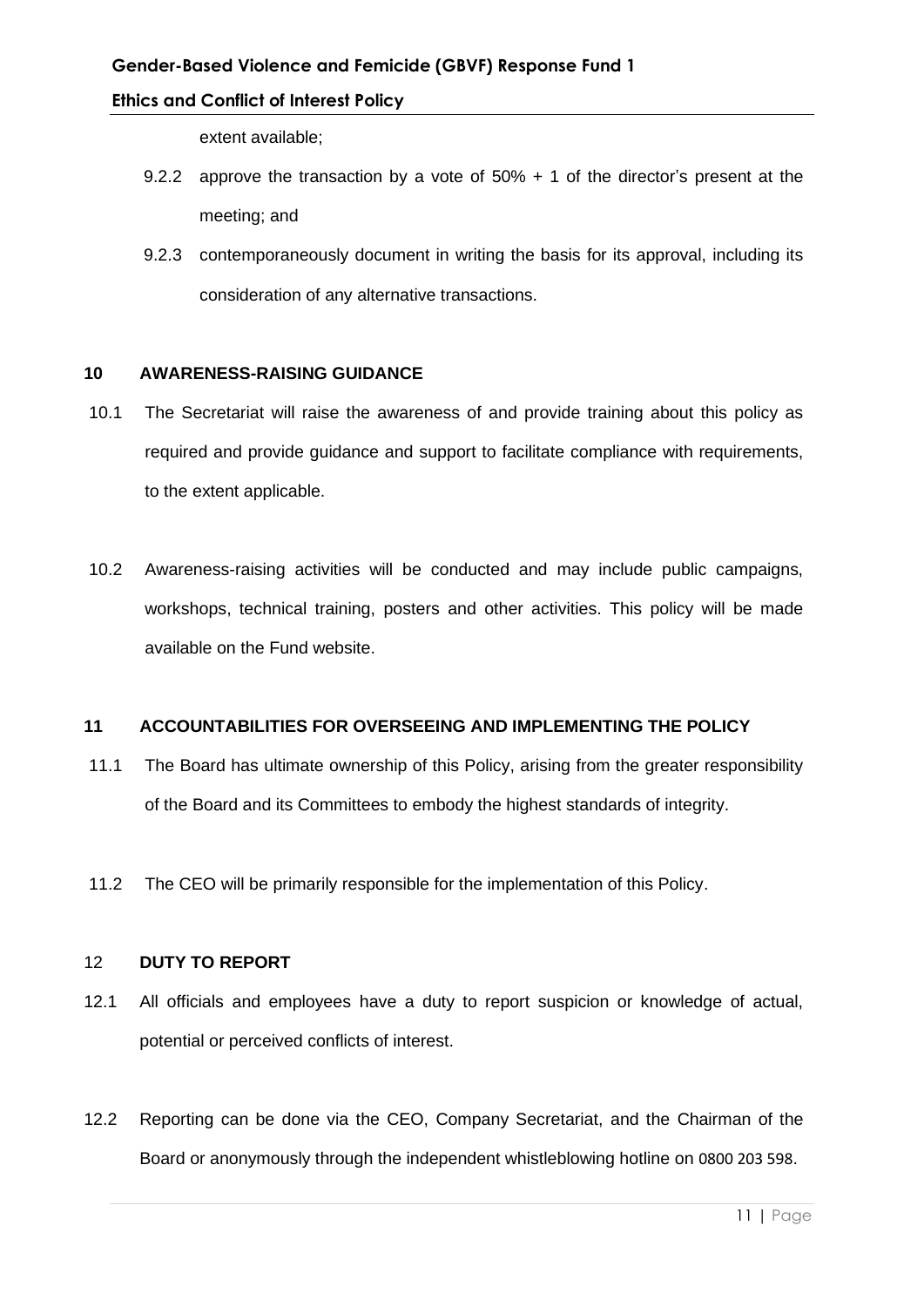#### 13 **NON-COMPLIANCE WITH THE POLICY**

13.1 Non-compliance with this policy and the procedures associated with it may result in disciplinary action and even dismissal. Non-compliance may also contravene corruption laws, which may result in imprisonment, fines or both. Management must ensure that all employees are aware of and understand the Funds ethics and conflict of interest policy.

#### 14 **REVIEW OF THE POLICY**

14.1 The Ethics and Conflict of Interest Policy will be fully reviewed every two years or more frequently should legislative requirements change.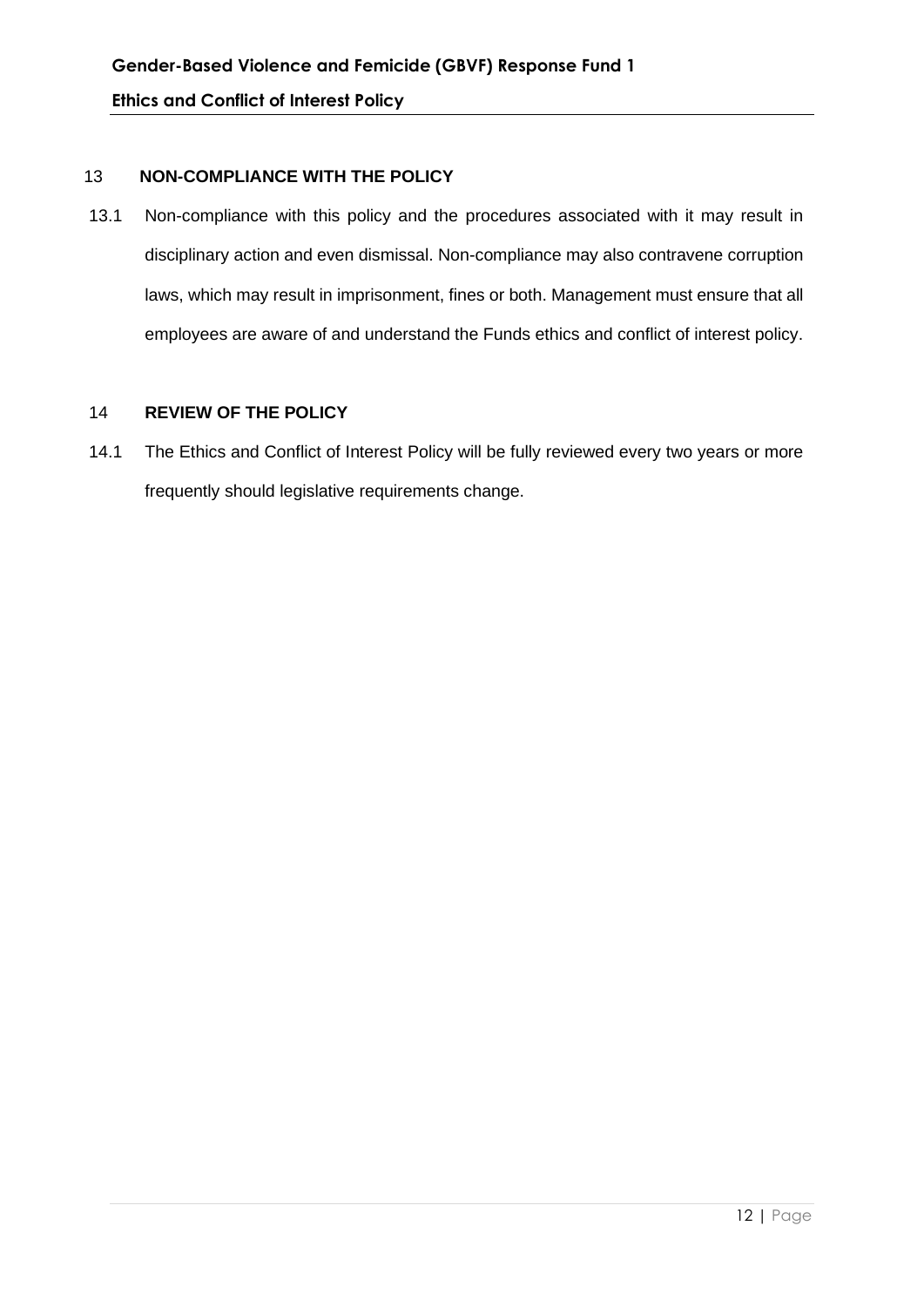## **ANNEXURE A – Conflict of Interest Declaration form**

The Chairman and Directors GBVF Response Fund1 NPC C/O PwC 4 Lisbon Avenue Waterfall City Jukskei View 2090

8 June 2021

Dear Sirs

#### **SECTION A: PERSONAL DETAILS**

In compliance with section 24(5) of the Companies Act, Act 71 of 2008 as amended (the "Act") and IAS 24 Related Party disclosure requirements, I hereby provide you with my personal details and disclose the following companies I have an interest in as a director as well as the trust(s) that I have an interest in as trustee. I undertake to inform you of any changes thereto as and when they occur.

## **DIRECTOR PERSONAL DETAILS**

| <b>SURNAME</b>                  |  |
|---------------------------------|--|
| <b>FORENAMES</b>                |  |
| <b>ANY FORMER NAMES</b>         |  |
| <b>I D NUMBER (PASSPORT NO)</b> |  |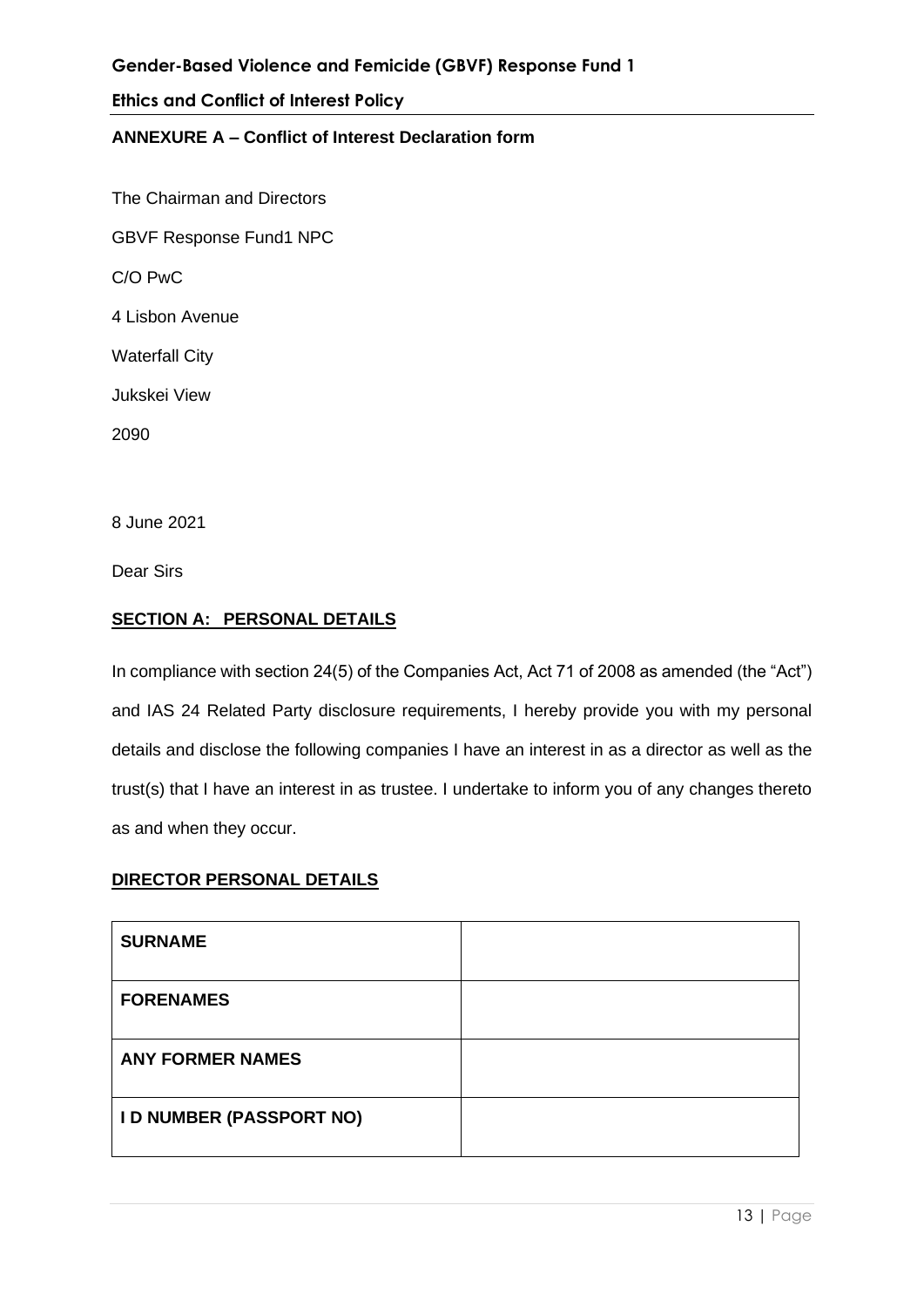**Ethics and Conflict of Interest Policy**

| <b>DATE OF BIRTH</b>       |  |
|----------------------------|--|
| <b>NATIONALITY</b>         |  |
| <b>OCCUPATION</b>          |  |
| <b>CONTACT TEL NO</b>      |  |
| <b>EMAIL ADDRESS</b>       |  |
| <b>RESIDENTIAL ADDRESS</b> |  |
| <b>BUSINESS ADDRESS</b>    |  |
| <b>POSTAL ADDRESS</b>      |  |

# **SECTION B: DIRECTORSHIPS**

In compliance with section 24(5) of the Act, I hereby provide you with my directorships as per the attached CIPC Disclosure downloaded on *[DATE*].

# **DIRECTORSHIPS - COMPANIES IN SOUTH AFRICA**

**(For completion only if the appointment does not appear on the CIPC disclosure** 

**that accompanies this form)**

| <b>Company Name:</b>        | <b>Present</b> | Date of         | <b>Nature and</b>         |
|-----------------------------|----------------|-----------------|---------------------------|
| <b>Registered address:</b>  | capacity       | appointment or  | <b>Extent of Interest</b> |
| <b>Registration Number:</b> |                | most recent re- | (Ordinary shares)         |
|                             |                | election to the | <b>Unless otherwise</b>   |
|                             |                | <b>Board</b>    | Stated)                   |
|                             |                |                 |                           |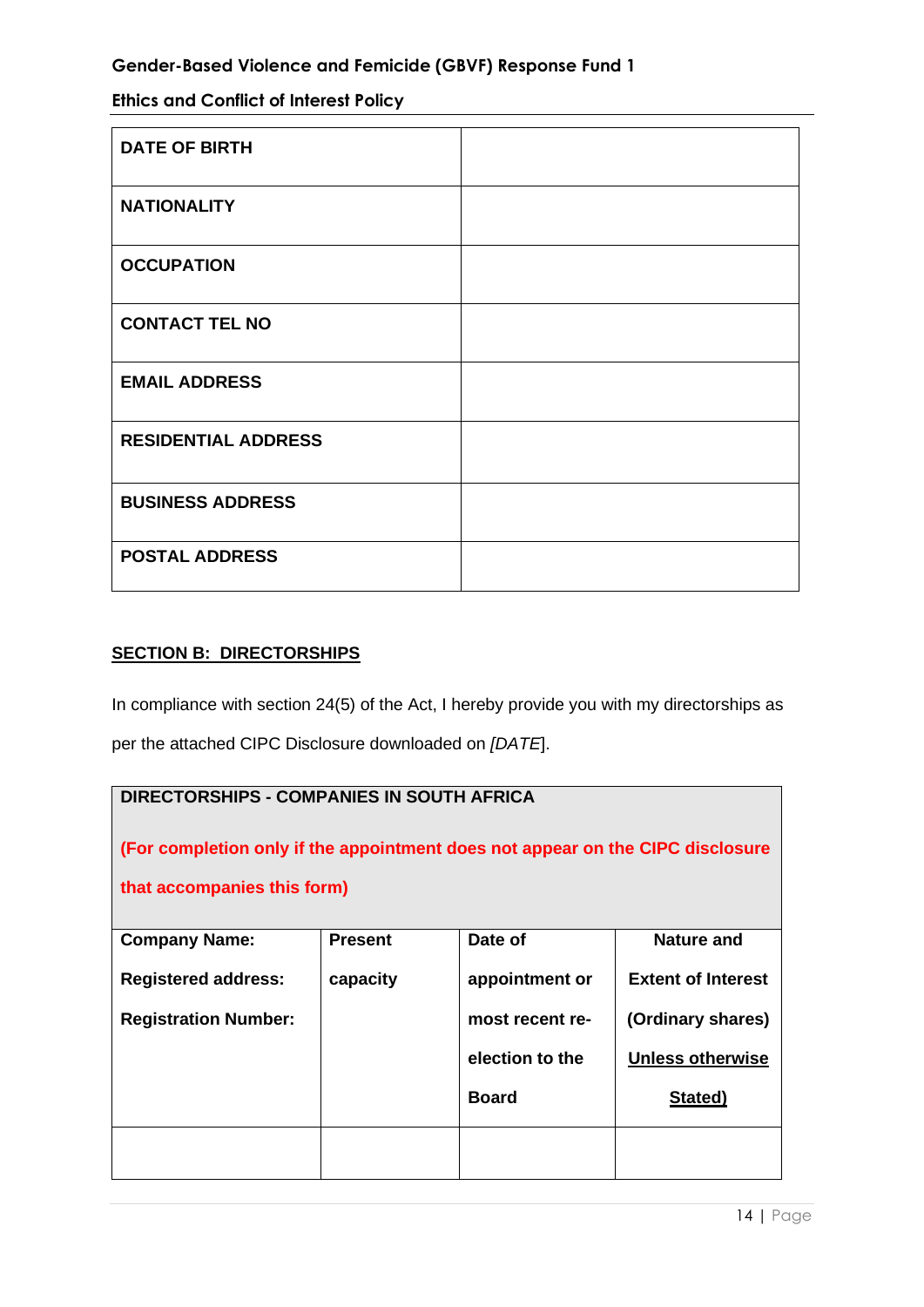# **Ethics and Conflict of Interest Policy**

| <b>DIRECTORSHIPS - FOREIGN COMPANIES</b> |                |                 |                           |
|------------------------------------------|----------------|-----------------|---------------------------|
| <b>Company Name:</b>                     | <b>Present</b> | Date of         | <b>Nature and</b>         |
| <b>Registered Office</b>                 | capacity       | appointment or  | <b>Extent of Interest</b> |
| <b>Address:</b>                          |                | most recent re- | (Ordinary shares          |
| <b>Registration No.:</b>                 |                | election to the | <b>Unless otherwise</b>   |
| <b>Nationality:</b>                      |                | <b>Board</b>    | Stated)                   |
|                                          |                |                 |                           |
|                                          |                |                 |                           |
|                                          |                |                 |                           |
|                                          |                |                 |                           |
|                                          |                |                 |                           |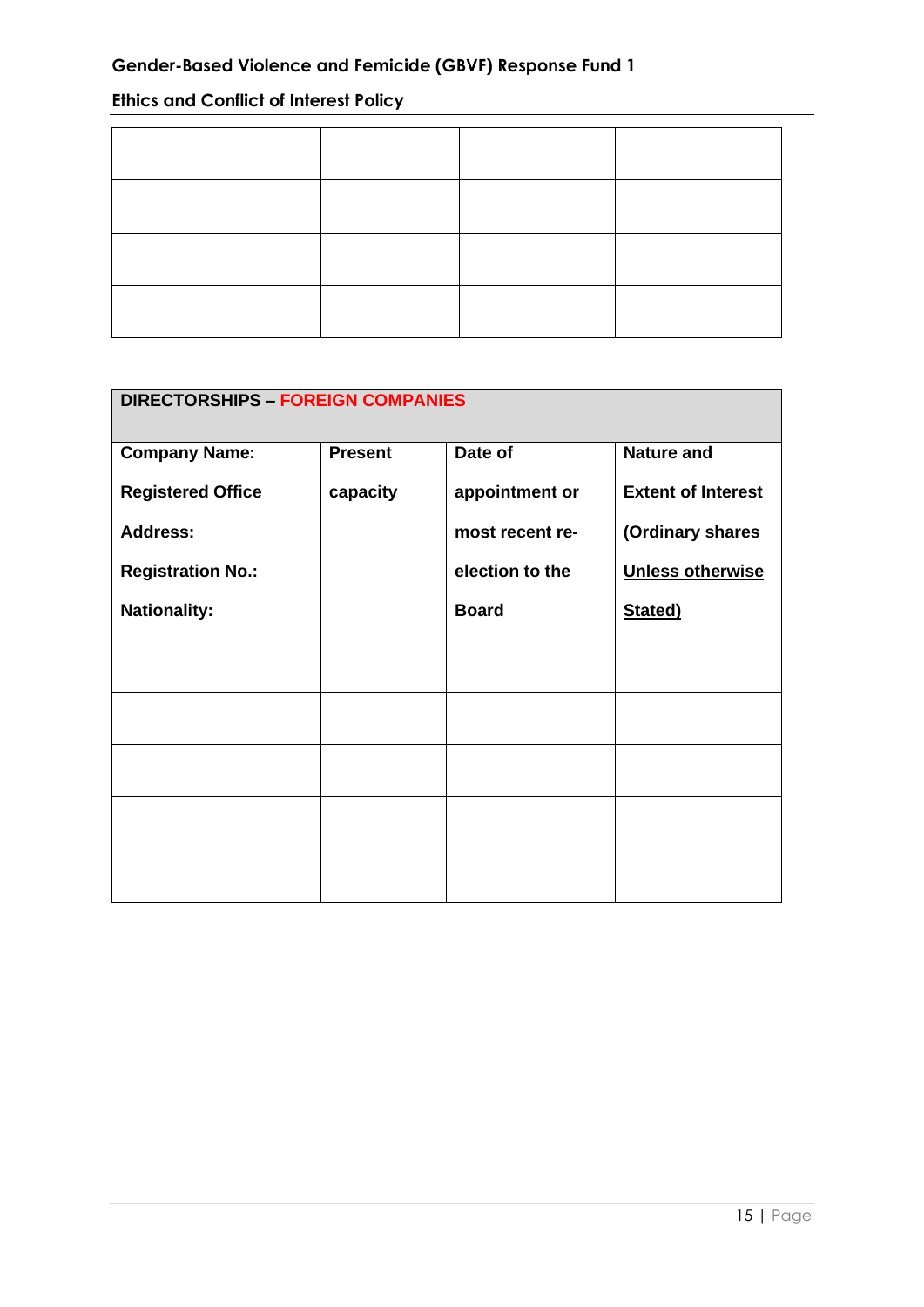#### **SECTION C: TRUSTEESHIPS**

| TRUSTEESHIPS AND INTERESTS IN TRUSTS |                     |                                  |  |
|--------------------------------------|---------------------|----------------------------------|--|
|                                      |                     | <b>Relationship:</b>             |  |
| <b>Name of trust</b>                 | <b>Trust number</b> | Trustee / Independent trustee or |  |
|                                      |                     | <b>Beneficiary</b>               |  |
|                                      |                     |                                  |  |
|                                      |                     |                                  |  |
|                                      |                     |                                  |  |
|                                      |                     |                                  |  |

# **SECTION D - DECLARATION OF PERSONAL FINANCIAL INTERESTS / RELATED PARTY DISCLOSURES**

#### **What is a related party transaction?**

A related party transaction is a transfer of resources, services or obligations between the GBVF Response Fund1 NPC (reporting entity) and a related party (as defined below - entities and persons), regardless of whether a price is charged.

#### **Related persons definition**

A related party is a person or entity that is related to the entity that is preparing its financial

statements (in this Standard referred to as the 'reporting entity').

- (a) A person or a close member of that person's family is related to a reporting entity if that person:
- (i) has control or joint control of the reporting entity;
- (ii) has significant influence over the reporting entity; or
- (iii) is a member of the key management personnel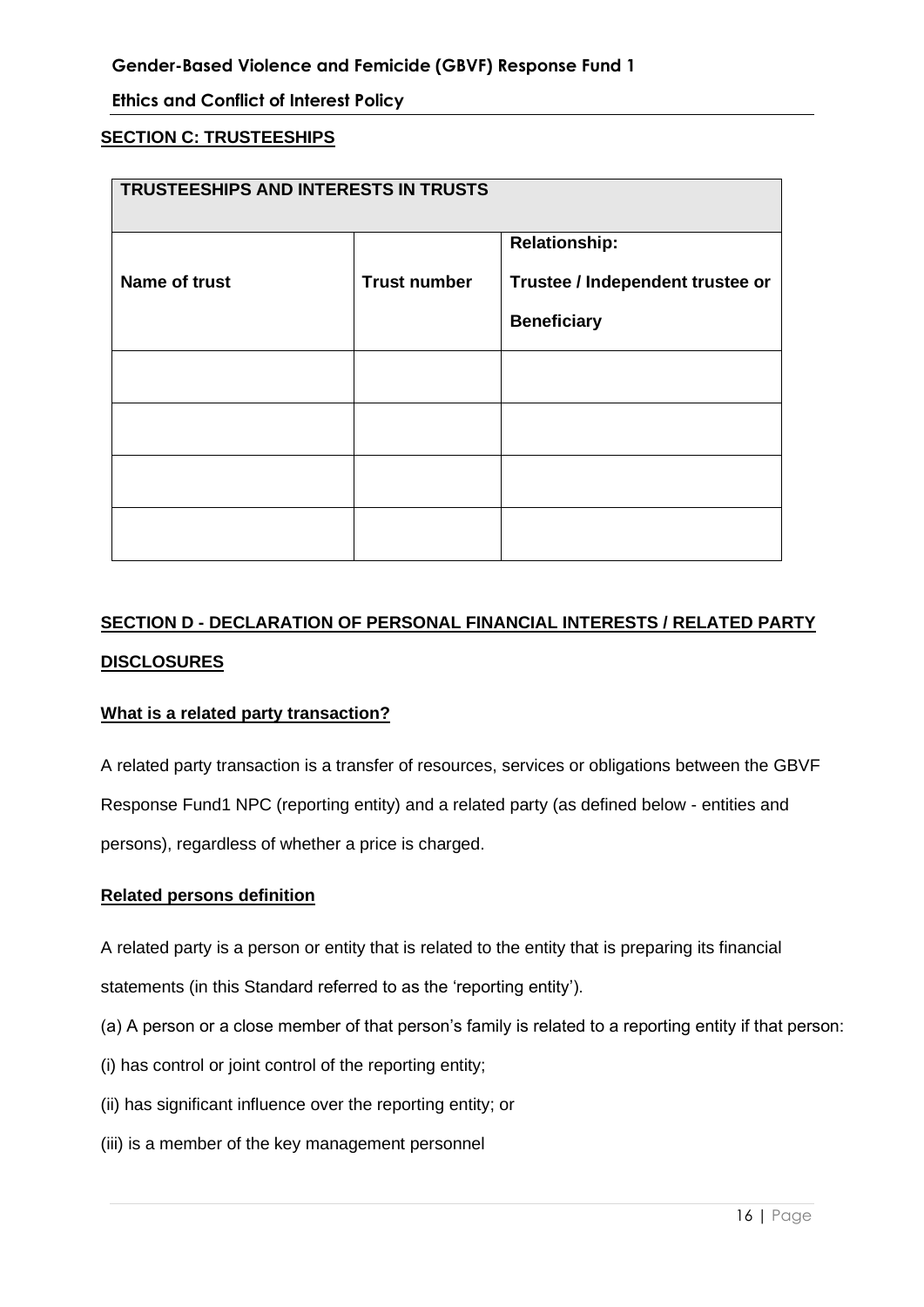## **Ethics and Conflict of Interest Policy**

#### **Close members of the family of a person**

Family members who may be expected to influence, or be influenced by, that person in their dealings with the entity and include:

- (a) that person's children and spouse or domestic partner;
- (b) children of that person's spouse or domestic partner; and
- (c) dependents of that person or that person's spouse or domestic partner.

## **Related entities definition**

An entity is related to a reporting entity if any of the following conditions applies:

(a) The entity is controlled or jointly controlled by a person identified as a related person above.

(b) A related person has significant influence over the entity or is a member of the key management personnel of the entity (or of a parent of the entity).

In terms of section 75 of the Act and the IAS 24 related party disclosure requirements, I hereby disclose my personal financial interests that I hold in any matter as well as that of related and inter-related persons (should I know of any) that may have an interest in any matter, as follows:

1. The following companies, in which I have substantial direct or indirect interest, have **business dealings** within GBVF Response Fund1 NPC: